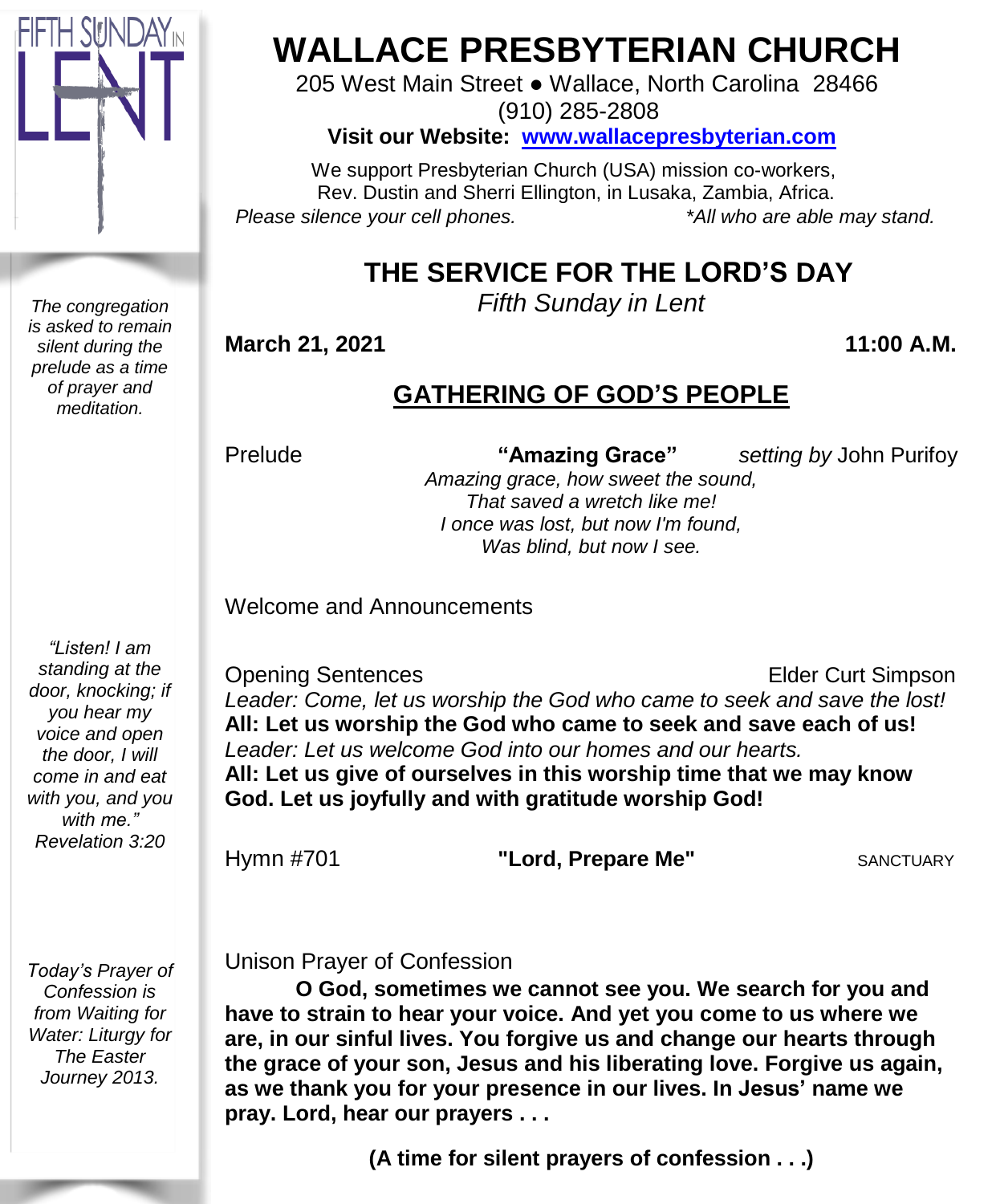*"But when the goodness and loving kindness of God our Savior appeared, he saved us, not because of any works of righteousness that we had done, but according to his mercy, through the water of rebirth and the renewal by the Holy Spirit." Titus 3:4-5*

*"For by grace you have been saved through faith, and this is not your own doing; it is the gift of God . . . For we are what he has made us, created in Christ Jesus for good works, which God prepared beforehand to be our way of life." Ephesians 2:8, 10*



Responsive Assurance of Pardon *Leader: We have always been loved by God. Know that we are healed and forgiven in Jesus Christ.* **All: Let us rejoice, for God is with us. May we serve God in all that we say, think, and do. Thanks be to God!**

Gloria Patri **Glory Be to the Father Glory be to the Father, and to the Son, and to the Holy Ghost; as it was in the beginning, is now, and ever shall be, world without end. Amen, amen.**

#### **PROCLAIMING GOD'S WORD**

Children's Sermon

Prayer for Illumination

 **Gracious God, you are our way in the wilderness. May your Word guide us on this Lenten journey so that we may reformed, restored, and renewed. Amen.**

Gospel Lesson *Titus 2:11-14* Elder Curt Simpson Gospel Lesson *Luke 19:1-10* **Sermon A LUKAN LENT** Dr. Philip K. Gladden

"Sought, Seen, and Saved"

A Time for Silent Reflection

Pastoral Prayer with the Lord's Prayer

**Our Father who art in heaven, hallowed be Thy name. Thy kingdom come, Thy will be done, on earth as it is in heaven. Give us this day our daily bread; and forgive us our debts, as we forgive our debtors; and lead us not into temptation, but deliver us from evil. For Thine is the kingdom and the power and the glory, forever. Amen.**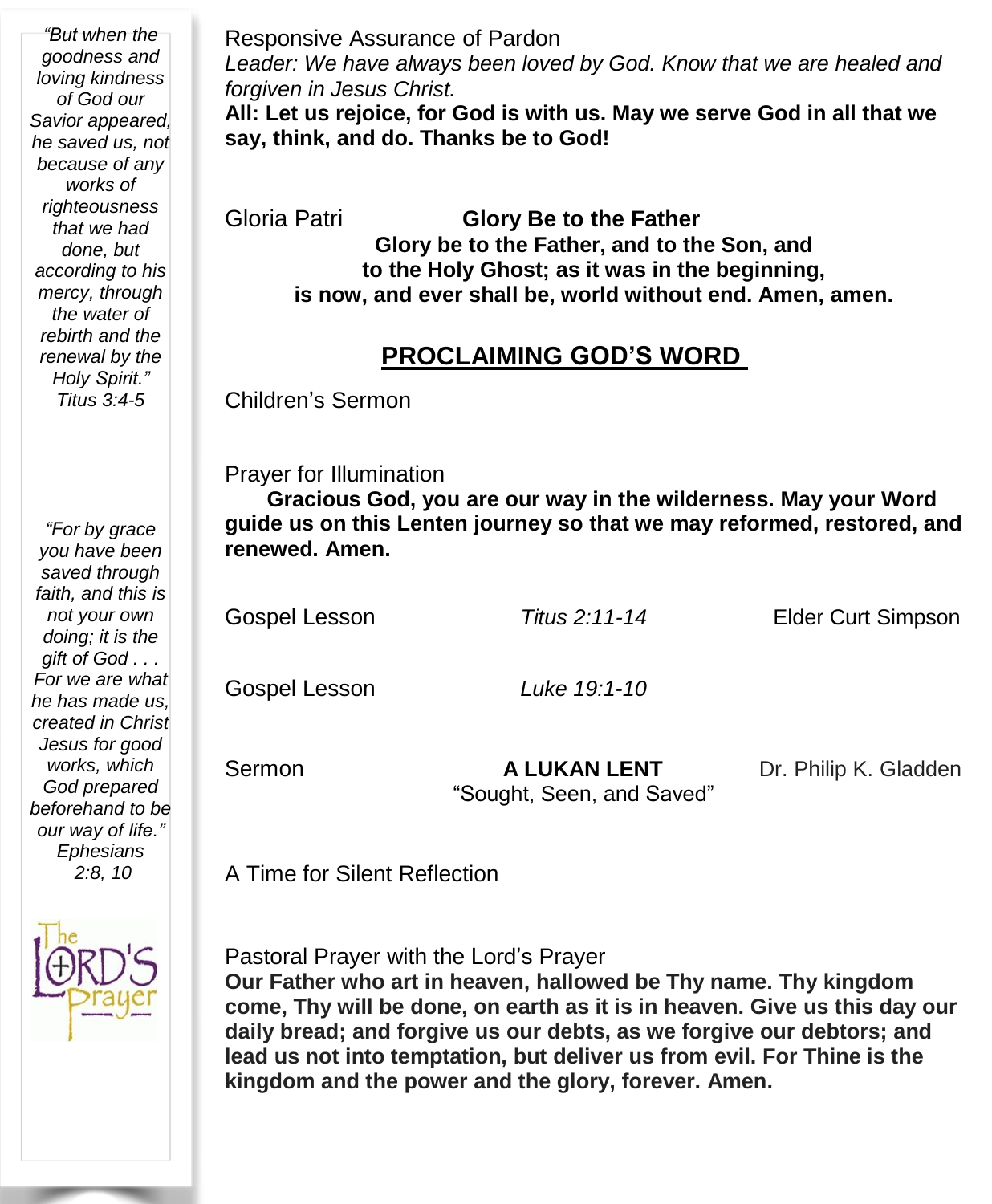#### **GIVING THANKS TO GOD**

Presentation of Tithes and Offerings

*"The collection of tithes and offerings takes place as a response to the Word and [is a] sign of our gratitude for the grace of God proclaimed in the gospel." "Directory for Worship" in the Book of Order, Presbyterian Church (U.S.A.)*

Offertory **"Amazing Grace"** *setting by* Joel Raney

*Amazing grace, how sweet the sound, That saved a wretch like me! I once was lost, but now I'm found, Was blind, but now I see.*

\*Doxology and Prayer of Dedication

*Praise God from whom all blessings flow; Praise Him all creatures here below; Praise Him above ye heavenly host; Praise Father, Son, and Holy Ghost. Amen.*



 The Affirmation of Faith: The Apostles' Creed **I believe in God the Father Almighty, Maker of heaven and earth. And in Jesus Christ his only Son our Lord; who was conceived by the Holy Ghost, born of the Virgin Mary, suffered under Pontius Pilate, was crucified, dead, and buried; he descended into hell; the third day he rose again from the dead; he ascended into heaven, and sitteth on the right hand of God the Father Almighty; from thence he shall come to judge the quick and the dead. I believe in the Holy Ghost; the holy catholic Church; the communion of saints; the forgiveness of sins; the resurrection of the body; and the life everlasting. Amen.**

*"God of the ages, God near at hand, God of the loving heart. How do your children say Joy? How do your children say Home?" Hymn #22, "God of the Sparrow," in Glory to God: The Presbyterian Hymnal*

\*Hymn #649 (verses 1 & 5) AMAZING GRACE **"Amazing Grace, How Sweet the Sound"**

\*Benediction

\*Postlude

\**All who are able may stand.*